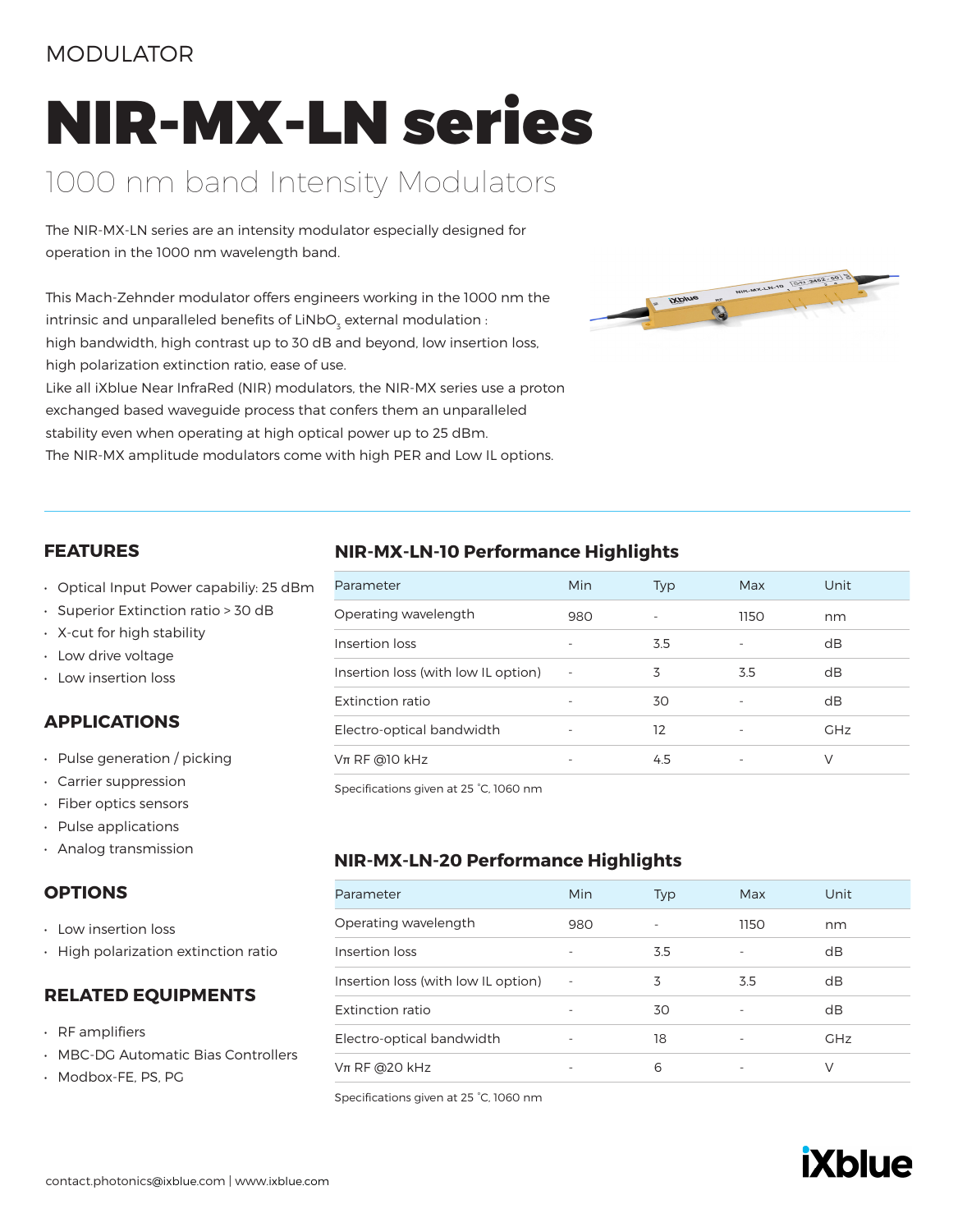# MODULATOR | **NIR-MX-LN SERIES** | 2/5

# NIR-MX-LN-10 12 GHz Intensity Modulator

### **Electrical Characteristics**

| Parameter                 | Symbol                                                                              | Condition                      | <b>Min</b>               | <b>Typ</b> | Max                      | Unit       |
|---------------------------|-------------------------------------------------------------------------------------|--------------------------------|--------------------------|------------|--------------------------|------------|
| Electro-optical bandwidth | $S_{21}$                                                                            | RF electrodes, from 2 GHz      | 10                       | 12         | $\overline{\phantom{a}}$ | <b>GHz</b> |
| Rise time / Fall time     | $t_{r}/t_{f}$                                                                       | $20 \% - 80 \%$ <sup>(1)</sup> |                          | 35/35      |                          | ps         |
| Ripple $S_{21}$           | $\Delta S_{21}$                                                                     | RF electrodes                  | $\overline{\phantom{a}}$ | 0.5        |                          | dB         |
| Electrical return loss    | $S_{11}$                                                                            | RF electrodes, f < 10 GHz      | $\overline{\phantom{a}}$ | $-12$      | -10                      | dB         |
| $Vπ$ RF @50 kHz           | $\mathsf{V}\pi_{\scriptscriptstyle\mathrm{RF}\,50\,\scriptscriptstyle\mathrm{kHz}}$ | RF electrodes                  | $\overline{\phantom{a}}$ | 3.5        | 4.5                      | V          |
| $Vπ$ RF @10 GHz           | $\mathsf{V}\pi_{\scriptscriptstyle\mathrm{RF}\, \mathrm{10\,GHz}}$                  | RF electrodes                  |                          | 4.5        | 5.5                      | V          |
| $Vπ$ DC electrodes        | $V\pi_{\text{pc}}$                                                                  | DC electrodes                  | $\overline{\phantom{a}}$ | 4.5        | 5                        | V          |
| RF input impedance        | $Z_{\text{in-RF}}$                                                                  | ۰                              | $\overline{\phantom{a}}$ | 50         | $\overline{\phantom{a}}$ | Ω          |
| DC input impedance        | $Z_{\text{in-DC}}$                                                                  | $\overline{\phantom{a}}$       | $\overline{\phantom{a}}$ |            | $\overline{\phantom{a}}$ | MΩ         |

(1) Rise and Fall times are acheived when the NIR-MX-LN-10 is associated with the driver DR-VE-10-MO or its equivalent

### **Optical Characteristics**

| Parameter                           | Symbol      | Condition                                                                                     | <b>Min</b>               | <b>Typ</b>                   | Max  | Unit                     |
|-------------------------------------|-------------|-----------------------------------------------------------------------------------------------|--------------------------|------------------------------|------|--------------------------|
| Crystal                             |             |                                                                                               |                          | Lithium Niobate X-Cut Y-Prop |      |                          |
| Operating wavelength                | λ           | $\overline{\phantom{a}}$                                                                      | 980                      | 1060                         | 1150 | nm                       |
| Insertion loss                      | IL          | Standard, without connectors                                                                  | $\overline{\phantom{a}}$ | 3.5                          | 4.5  | dB                       |
| Insertion loss (with low IL option) | LIL         | Option, without connectors                                                                    |                          | 3                            | 3.5  | dB                       |
| DC extinction ratio                 | ER > 20     | Measured @ 1060 nm by default,<br>for other lambda <sup>(1)</sup> please contact<br><b>US</b> | 20                       |                              |      | dB                       |
|                                     | ER > 25     |                                                                                               | 25                       |                              |      | dB                       |
|                                     | ER > 30     |                                                                                               | 30                       |                              |      | dB                       |
| Polarization Extinction ratio       | PER         | Standard, without connectors                                                                  | 20                       |                              |      | dB                       |
| High Polarization Extinction ratio  | <b>HPER</b> | Option, without connectors                                                                    | 25                       | 30                           |      | dB                       |
| Optical return loss                 | <b>ORL</b>  | $\overline{a}$                                                                                | $-40$                    | $-45$                        |      | dB                       |
| Chirp                               | α           | $\overline{\phantom{m}}$                                                                      | $-O.1$                   | 0                            | O.1  | $\overline{\phantom{0}}$ |

(1) iXblue can provide high extincion ratio modulator at 1030 nm, 1053 nm, 1060nm and 1064 nm

#### **Absolute Maximum Ratings**

Stresses in excess of the absolute maximum ratings can cause permanent damage to the device. These are absolute stress ratings only. Functional operation of the device is not implied at these or any other conditions in excess of those given in the operational sections of the data sheet. Exposure to absolute maximum ratings for extended periods can adversely affect device reliability.

| Parameter             | Symbol     | Min                      | Max   | Unit |
|-----------------------|------------|--------------------------|-------|------|
| RF input power        | $EP_{in}$  | $\overline{\phantom{a}}$ | 28    | dBm  |
| <b>Bias Voltage</b>   | $V_{bias}$ | $-20$                    | $+20$ |      |
| Optical input power   | $OP_{in}$  | $\overline{\phantom{a}}$ | 25    | dBm  |
| Operating temperature | OТ         |                          | $+70$ | °С   |
| Storage temperature   | ST         | -40                      | $+85$ | °С   |

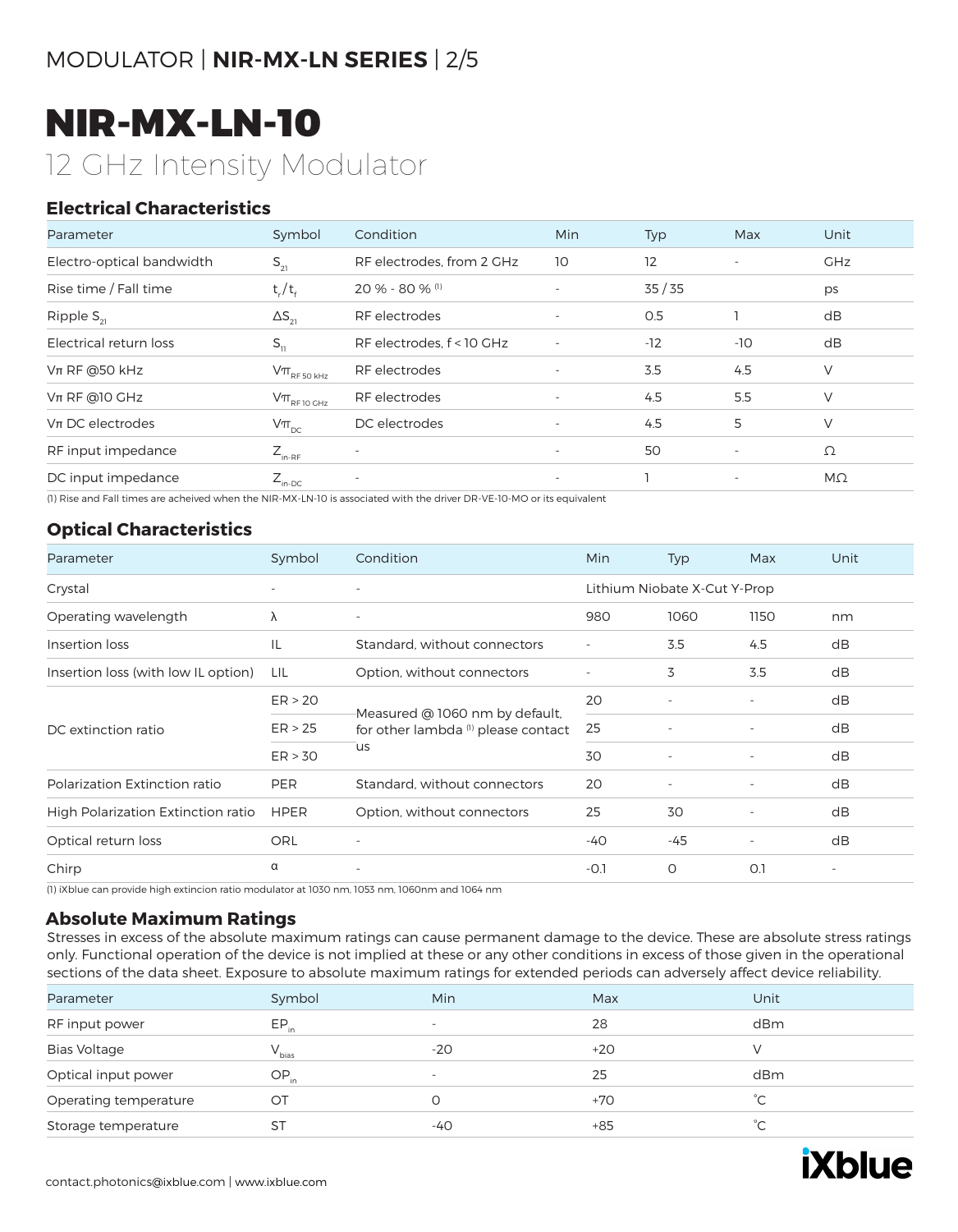# NIR-MX-LN-20 20 GHz Intensity Modulator

### **Electrical Characteristics**

| Parameter                 | Symbol                                                                              | Condition                    | <b>Min</b>               | Typ   | Max                      | Unit       |
|---------------------------|-------------------------------------------------------------------------------------|------------------------------|--------------------------|-------|--------------------------|------------|
| Electro-optical bandwidth | $S_{21}$                                                                            | RF electrodes, from 2 GHz 16 |                          | 18    | $\overline{\phantom{a}}$ | <b>GHz</b> |
| Rise time / Fall time     | $t_r/t_f$                                                                           | 20 % - 80 % (1)              |                          | 20/20 |                          | ps         |
| Ripple $S_{21}$           | $\Delta S_{21}$                                                                     | RF electrodes                | $\overline{\phantom{a}}$ | O.5   |                          | dB         |
| Electrical return loss    | $S_{11}$                                                                            | RF electrodes, f < 18 GHz    | $\overline{\phantom{a}}$ | $-12$ | $-10$                    | dB         |
| $Vπ$ RF @50 kHz           | $\mathsf{V}\pi_{\scriptscriptstyle\mathrm{RF}\,50\,\scriptscriptstyle\mathrm{kHz}}$ | RF electrodes                | $\overline{\phantom{a}}$ | 3.5   | 4.5                      | V          |
| $Vπ$ RF @20 GHz           | $\mathsf{V}\pi_{\scriptscriptstyle\mathrm{RF}\,20\,\mathrm{GHz}}$                   | RF electrodes                | $\overline{\phantom{a}}$ | 6     | 7                        | V          |
| $Vπ$ DC electrodes        | $V\pi_{\text{DC}}$                                                                  | DC electrodes                | $\overline{\phantom{a}}$ | 4.5   | 5                        | V          |
| RF input impedance        | $Z_{\text{in-RF}}$                                                                  | ٠                            | $\overline{\phantom{a}}$ | 50    | $\overline{\phantom{a}}$ | Ω          |
| DC input impedance        | $Z_{\text{in-DC}}$                                                                  | $\overline{\phantom{a}}$     | $\overline{\phantom{a}}$ |       | $\overline{\phantom{a}}$ | $M\Omega$  |

(1) Rise and Fall times are acheived when the NIR-MX-LN-20 is associated with the driver DR-VE-15-MO or its equivalent

### **Optical Characteristics**

| Parameter                           | Symbol                   | Condition                                                                   | Min                      | Typ                          | Max                      | Unit                     |
|-------------------------------------|--------------------------|-----------------------------------------------------------------------------|--------------------------|------------------------------|--------------------------|--------------------------|
| Crystal                             | $\overline{\phantom{a}}$ | ٠                                                                           |                          | Lithium Niobate X-Cut Y-Prop |                          |                          |
| Operating wavelength                | λ                        | $\overline{\phantom{a}}$                                                    | 980                      | 1060                         | 1150                     | nm                       |
| Insertion loss                      | IL                       | Standard, without connectors                                                | $\overline{\phantom{a}}$ | 3.5                          | 4.5                      | dB                       |
| Insertion loss (with low IL option) | LIL                      | Option, without connectors                                                  | $\overline{\phantom{a}}$ | 3                            | 3.5                      | dB                       |
| DC extinction ratio                 | ER > 20                  | Measured @ 1060 nm by<br>default, for other lambda (1)<br>please contact us | 20                       |                              |                          | dB                       |
|                                     | ER > 25                  |                                                                             | 25                       |                              |                          | dB                       |
|                                     | ER > 30                  |                                                                             | 30                       |                              |                          | dB                       |
| Polarization Extinction ratio       | <b>PER</b>               | Standard, without connectors                                                | 20                       |                              | $\overline{\phantom{a}}$ | dB                       |
| High Polarization Extinction ratio  | <b>HPER</b>              | Option, without connectors                                                  | 25                       | 30                           | $\overline{\phantom{a}}$ | dB                       |
| Optical return loss                 | <b>ORL</b>               | $\overline{\phantom{m}}$                                                    | $-40$                    | -45                          | $\overline{\phantom{0}}$ | dB                       |
| Chirp                               | α                        | -                                                                           | $-0.1$                   | O                            | O.1                      | $\overline{\phantom{a}}$ |

(1) iXblue can provide high extincion ratio modulator at 1030 nm, 1053 nm, 1060nm and 1064

### **Absolute Maximum Ratings**

Stresses in excess of the absolute maximum ratings can cause permanent damage to the device. These are absolute stress ratings only. Functional operation of the device is not implied at these or any other conditions in excess of those given in the operational sections of the data sheet. Exposure to absolute maximum ratings for extended periods can adversely affect device reliability.

| Parameter             | Symbol           | Min                      | Max   | Unit         |
|-----------------------|------------------|--------------------------|-------|--------------|
| RF input power        | $EP_{in}$        | $\overline{\phantom{0}}$ | 28    | dBm          |
| <b>Bias Voltage</b>   | $V_{bias}$       | $-20$                    | $+20$ |              |
| Optical input power   | $OP_{\text{in}}$ | $\overline{\phantom{a}}$ | 25    | dBm          |
| Operating temperature | OT               | O                        | $+70$ | $^{\circ}$ C |
| Storage temperature   | <b>ST</b>        | -40                      | $+85$ | °С           |
|                       |                  |                          |       |              |

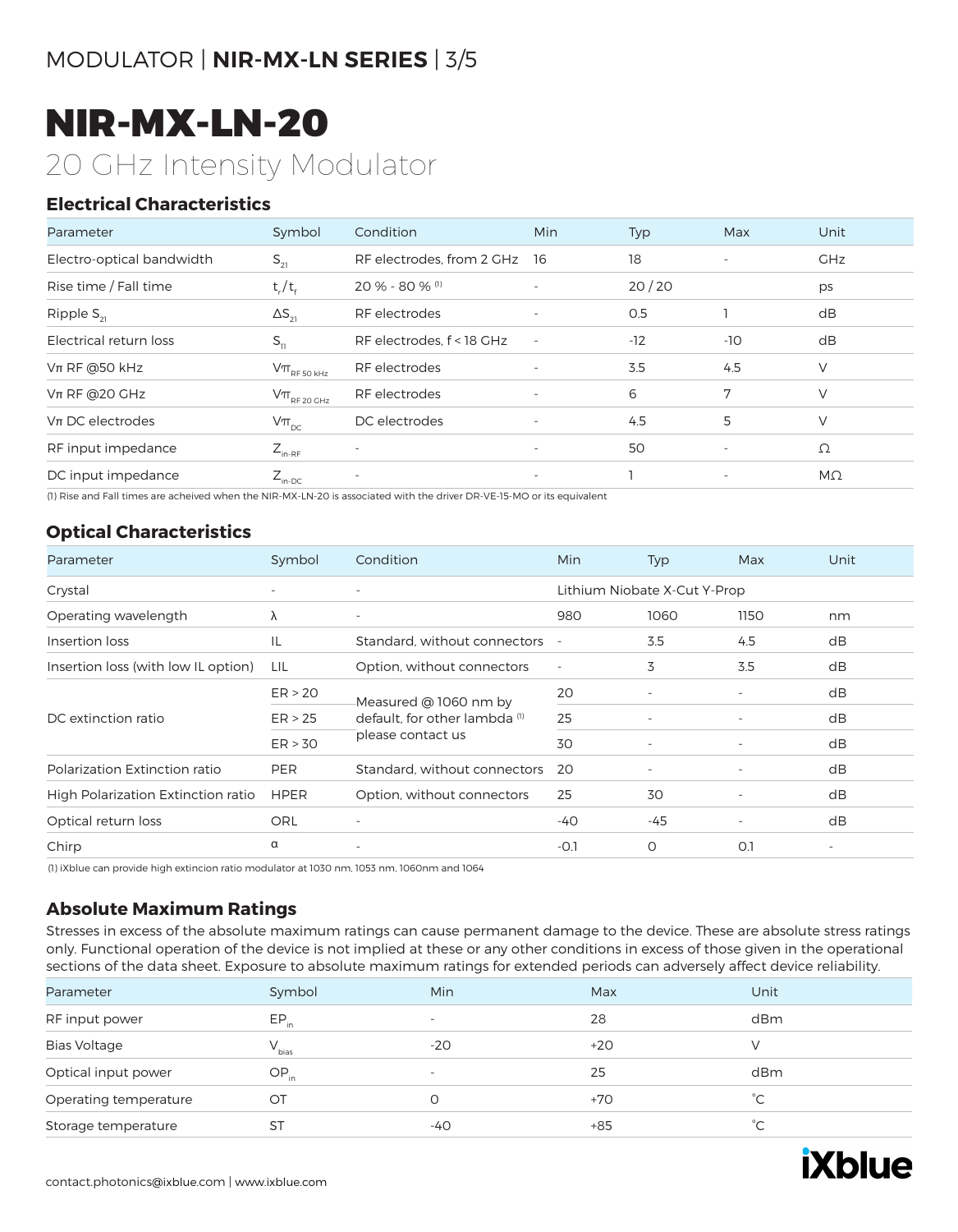# NIR-MX-LN-10 & 20



NIR-MX-LN-10:  $S_{21}$  &  $S_{11}$  Parameter Curves NIR-MX-LN-20:  $S_{21}$  &  $S_{11}$  Parameter Curves

### NIR-MX-LN-10: 100 ps Square



# Extinction Ratio





# NIR-MX-LN-20: 30 ps Square Pulse



# Stability with Time and Temperature



**iXblue**